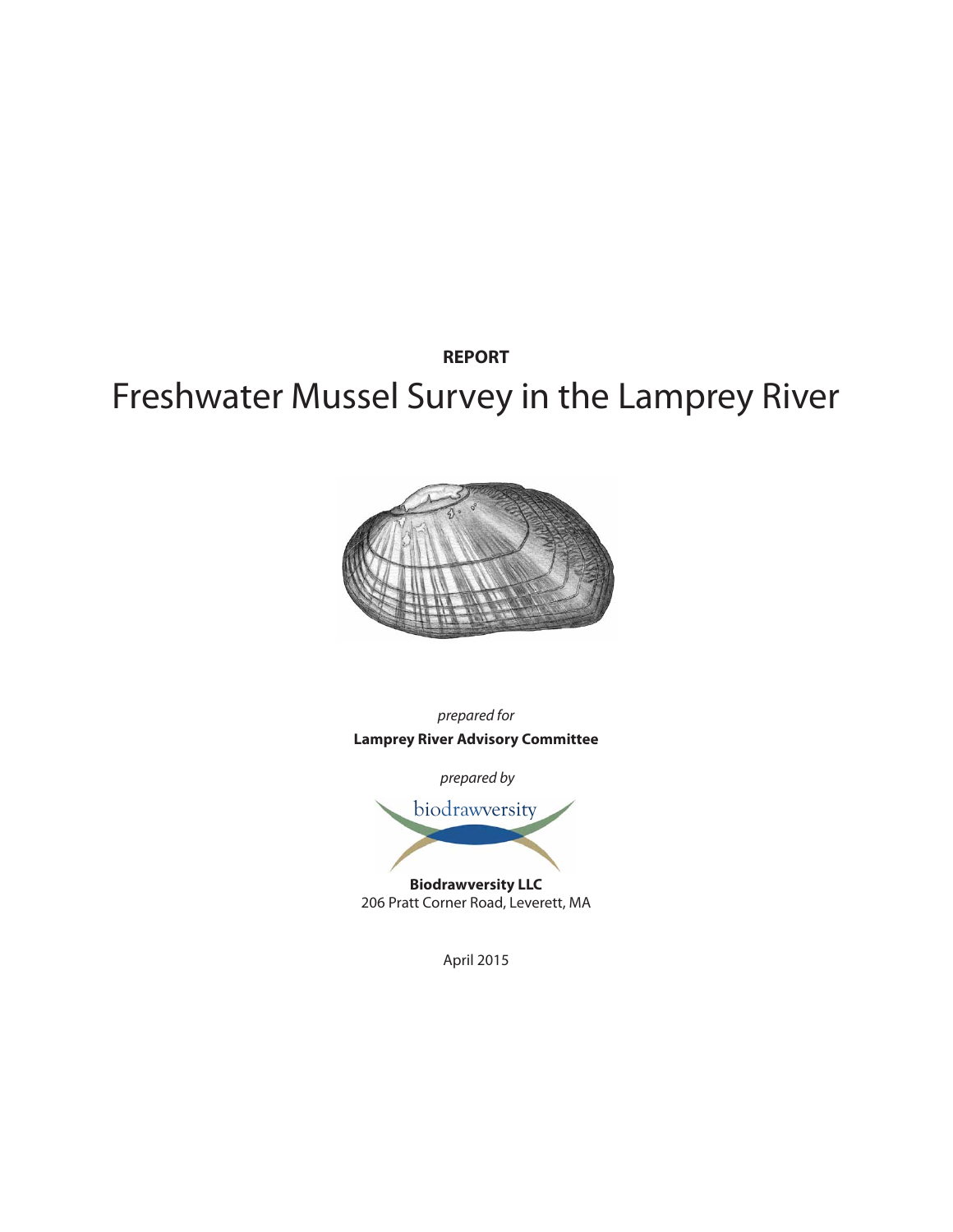

Lamprey River between Blake Road and Main Street (Epping) where most Brook Floater, and highest quality mussel habitat, were documented.

# **INTRODUCTION**

Biodrawversity LLC conducted a freshwater mussel survey in select areas of the Lamprey River as a follow-up to watershed-wide mussel surveys that were conducted in 2010 and 2011 (Biodrawversity 2012). The 2012 report includes historical context for the 2010–2014 mussel surveys, as well as background information on the regional conservation status of the state-endangered Brook Floater (*Alasmidonta varicosa*). The 2014 survey focused on areas where Brook Floater were found in 2010 and 2011, and also in areas of the Lamprey River that were not surveyed during either of those years. The primary objectives were to compare the 2014 results to the 2010 and 2011 survey results, and to attempt to find Brook Floater in other areas of the Lamprey River. In addition, quantitative sampling of all mussel species was conducted in a reach downstream from the former Bunker Pond Dam to document changes in mussel density from 2011 to 2014 that may have resulted from dam removal.

# **STUDY SITES**

The 2014 qualitative surveys focused on the following areas of the Lamprey River, ordered from upstream to downstream (Table 1):

- Blake Road to Main Street (Epping): Much of this reach was surveyed in 2010 and 2011. Brook Floater were documented at very low densities in this reach. The 2014 survey included a resurvey of areas where Brook Floater had been found, and surveys in areas that had not been surveyed before.
- Route 87 Bridge to North River Confluence: This reach was not surveyed in 2010 or 2011.
- Wadleigh Falls to Lee Hook Road: This reach was surveyed in 2010, and Brook Floater were documented at very low densities. The 2014 survey included a resurvey of areas where Brook Floater had been found to compare the low population densities.
- Lee Hook Road to Wiswall Road: This reach was not surveyed in 2010 or 2011. This is the upper impoundment of the Wiswall Dam.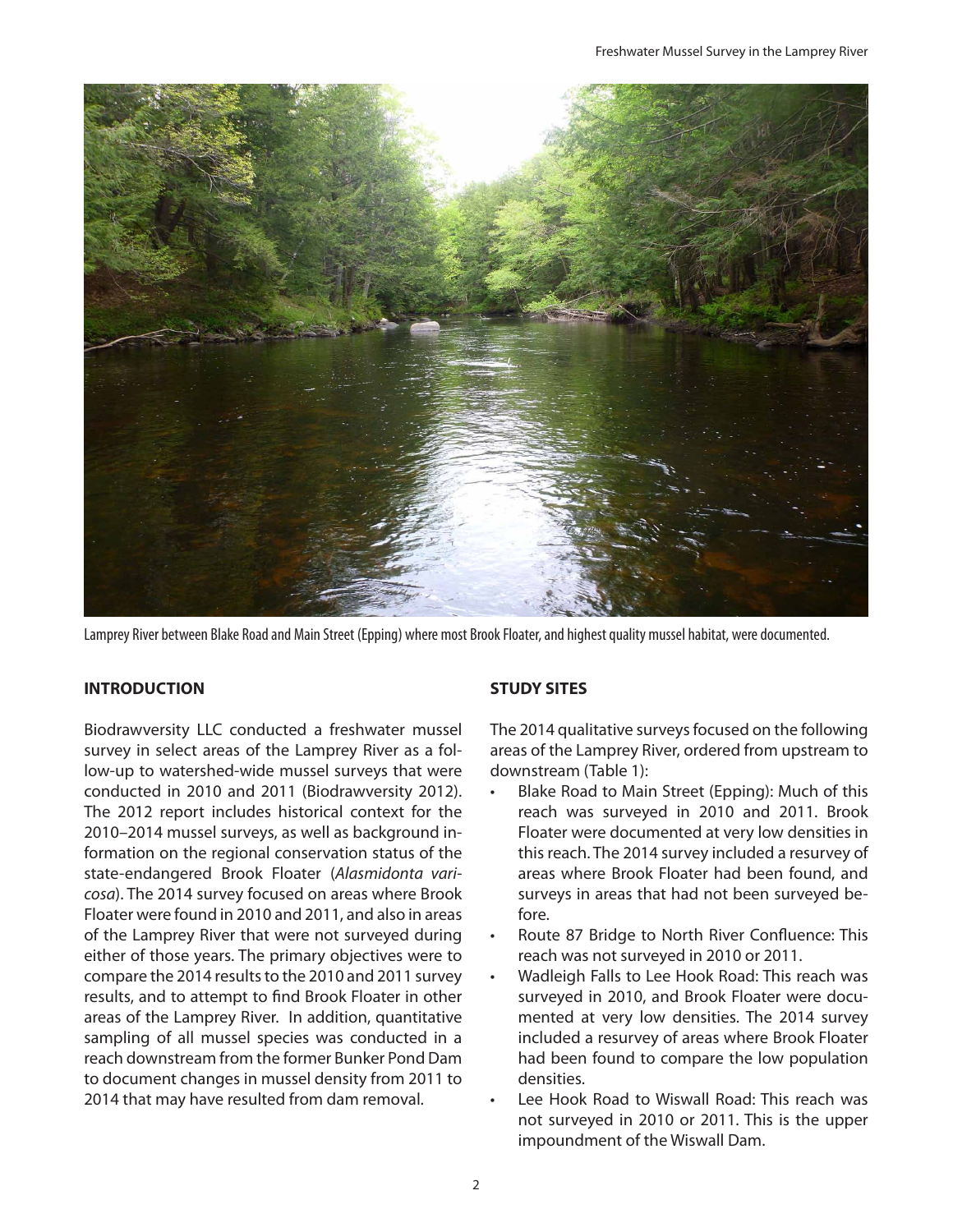**Table 1.** Survey results for the five reaches that were qualitatively surveyed for this report.

|                                           |        |             |                        | Species Found* |             |             |      |             |          |
|-------------------------------------------|--------|-------------|------------------------|----------------|-------------|-------------|------|-------------|----------|
| <b>Reach</b>                              | Town   | <b>Date</b> | <b>Survey Duration</b> | <b>AlVa</b>    | <b>AlUn</b> | <b>StUn</b> | LaRa | <b>ElCo</b> | Anlm     |
| <b>Bunker Pond Dam to Blake Road</b>      | Epping | 8/15/11     | $1/2$ day (1 person)   |                | >30         |             | >30  | 1000s       | 0        |
| <b>Blake Road to Main Street</b>          | Epping | 5/20/14     | 1 day (2 people)       | 4              |             |             |      | 1000s       | $\theta$ |
| Route 87 Bridge to North River Confluence | Epping | 7/11/14     | l day (2 people)       |                | $\sim$      |             | ~10  | 1000s       | $\theta$ |
| Wadleigh Falls Dam to Lee Hook Road       | Lee    | 5/21/14     | l day (2 people)       |                | 58          |             | 10   | 1000s       |          |
| Lee Hook Road to Wiswall Road             | Lee    | 5/22/14     | I day (2 people)       |                |             |             |      | 1000s       | 0        |

\*AlVa = *Alasmidonta varicosa*, AlUn = *Alasmidonta undulata*, StUn = *Strophitus undulatus*, LaRa = *Lampsilis radiata*, ElCo = *Elliptio complanata*, AnIm = *Anodonta implicata*

In addition, freshwater mussels (all species) were quantitatively sampled in a 400-meter reach downstream from the former Bunker Pond Dam in Epping in 2011 and 2014.

# **METHODS**

#### **1. Qualitative Surveys**

Two biologists conducted snorkel and SCUBA surveys in May and July of 2014. The duration and location of each survey were recorded. Surveys were adaptive; more time was spent searching in suitable Brook Floater habitat. Biologists recorded precise counts for uncommon mussels and either counted or estimated abundance of common species; only Eastern Elliptio (*Elliptio complanata*) was too numerous to count. Biologists recorded shell length, shell condition, microhabitat (depth, substrate, flow conditions), a photograph, and location of each Brook Floater encountered during the survey. Representative habitat photographs were taken at all sites.

#### **2. Bunker Pond Dam Removal Study**

- Biologists conducted a pre-removal quantitative baseline survey and qualitative survey (2011) and two post-removal quantitative surveys (2011 and 2014) to document downstream effects of the Bunker Pond Dam removal on mussels.
- One biologist conducted a snorkel survey in the 1,000-meter reach between Bunker Pond Dam and Blake Road to locate any Brook Floater. The biologist recorded locations (using GPS), habitat, and shell length/condition for all Brook Floater observed, and also noted the locations and densities of other mussel species.
- Biologists established cross-channel transects every 5-10 meters, with some wider gaps in poor habitat, in a ~400-meter reach primarily downstream from the deep pool at Blair Park. The preremoval survey included 34 transects, but only a subset were resurveyed (15 for the 1-month follow-up and 16 for the 3-year follow up).
- Six 0.25m<sup>2</sup> quadrats were evenly spaced along each transect. This resulted in 204 quadrats for the pre-removal survey, 89 quadrats for the first post-removal survey, and 96 quadrats for the second post-removal survey.
- The following data were recorded for each quadrat: (1) water depth, (2) visual estimate of substrate distribution, (3) visual estimate of aquatic plant coverage, (4) visual estimate of instream wood coverage, (5) counts for each species.

#### **RESULTS**

#### **1. 2014 Qualitative Surveys**

**Blake Road to Main Street:** Four live Brook Floater were found in this reach in 2014. They ranged in length from 51.8 to 59.8 mm and each exhibited moderate to heavy shell erosion. They occurred in depths of 2.5–3.0 feet, in moderate flow velocity, and in sandgravel-cobble substrates. Three Triangle Floater and five Eastern Lampmussel were also found, as well as several thousand Eastern Elliptio. This reach contained the highest-quality Brook Floater habitat observed in the Lamprey River.

**Route 87 Bridge to North River Confluence:** Neither Brook Floater nor Creeper were found in this reach. Eastern Elliptio was common, and very few Triangle Floater and Eastern Lampmussel were encountered. Generally, this low-gradient reach was not ideal for Brook Floater.

**Wadleigh Falls to Lee Hook Road:** Only one Brook Floater was found in this reach; it was 50.7 mm in length and was very heavily eroded. A total of 58 Triangle Floater were found, including 13 just below Wadleigh Falls and 24 just upstream from Lee Hook Road. Triangle Floater ranged in length from 24.0 to 58.5 mm, and exhibited only light to moderate shell erosion. Ten Eastern Lampmussel were found throughout the reach, and one Alewife Floater was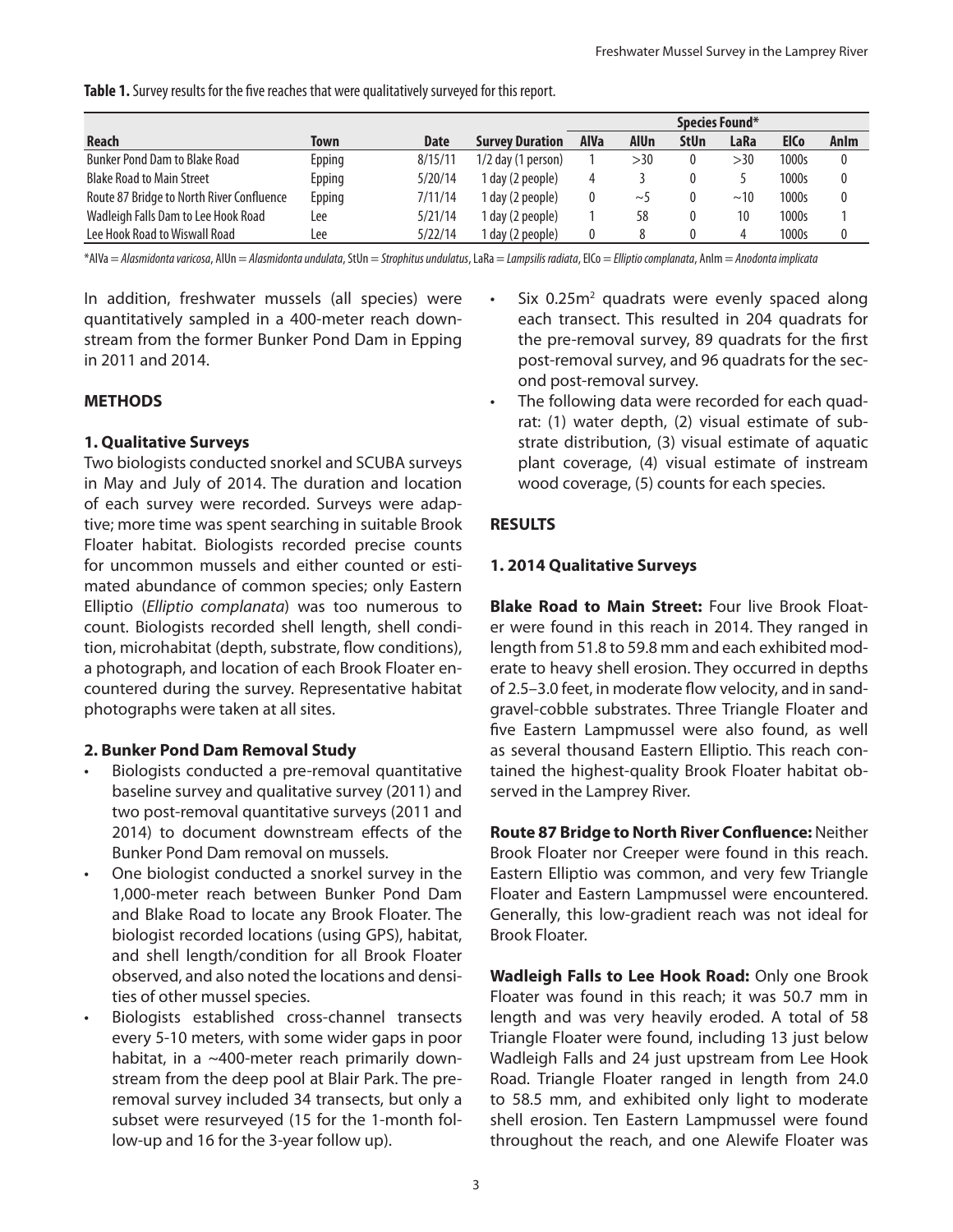|                                     | <b>Pre-Removal</b> | $\sim$ 1-Month      | 2014  |  |
|-------------------------------------|--------------------|---------------------|-------|--|
|                                     |                    | <b>Post-Removal</b> |       |  |
| <b>Quadrat Count</b>                | 204                | 89                  | 96    |  |
| <b>Species Counts</b>               |                    |                     |       |  |
| Eastern Elliptio                    | 1,352              | 633                 | 1,014 |  |
| Eastern Lampmussel                  | 68                 | 27                  | 12    |  |
| <b>Triangle Floater</b>             | 6                  |                     | 3     |  |
| Creeper                             | 0                  | 0                   |       |  |
| <b>All Species</b>                  | 1,426              | 661                 | 1,030 |  |
| Species Density (#/m <sup>2</sup> ) |                    |                     |       |  |
| Eastern Elliptio                    | 26.5               | 28.4                | 42.3  |  |
| Eastern Lampmussel                  | 1.33               | 1.21                | 0.50  |  |
| <b>Triangle FLoater</b>             | 0.12               | 0.04                | 0.13  |  |
| Creeper                             | 0.00               | 0.00                | 0.04  |  |
| <b>All Species</b>                  | 28.0               | 29.7                | 42.9  |  |

**Table 2.** Summary mussel count and density data for the quantitative monitoring downstream from the former Bunker Pond Dam.

also found. Many thousands of Eastern Elliptio were observed. Much of this reach contained high-quality habitat for Brook Floater and other species, though sedimentation and channel instability were prevalent throughout.

**Lee Hook Road to Wiswall Road:** Neither Brook Floater nor Creeper were found in this reach. Eight Triangle Floater, four Eastern Lampmussel, and several thousand Eastern Elliptio were observed. The highest quality habitats were located near Lee Hook Road and near an island about 1.5 miles downstream from Lee Hook Road (Figure 2).

# **2. Bunker Pond Dam Removal Study**

Mussel count and density data from the quantitative study are provided in Table 2. There was no significant change in mussel density or species detected between the pre-removal study and the one-month follow up. By 2014, Eastern Elliptio density (and total mussel density) was significantly higher than at the prior two sampling periods. Four species were detected in 2014 compared to three in 2011; one Creeper was found in 2014. Eastern Lampmussel density was lower in 2014 than in 2011. There did not appear to be any change to instream habitat from 2011 to 2014 for the measured parameters.

# **DISCUSSION**

# **1. Mussel Species in the Lamprey River**

**Eastern Elliptio:** There was evidence of viable Eastern Elliptio populations throughout the lower Lamprey River. All size classes of Eastern Elliptio were present, perhaps skewed toward smaller animals, suggesting high level of recruitment with some evidence of limited longevity or high adult mortality.

**Eastern Lampmussel:** This species was present throughout the lower Lamprey River but occurred at low densities. Highest density was found in the areas downstream from the former Bunker Pond Dam.

**Triangle Floater:** The Triangle Floater was widely distributed in the Lamprey River but usually occurred at very low densities. Relatively high densities were found in three patches: downstream from Bunker Pond Dam (and upstream from Blake Road), downstream from Wadleigh Falls, and upstream from Lee Hook Road.

**Alewife Floater:** One live animal was found downstream from Wadleigh Falls in 2014. This species is usually found in coastal streams and rivers which support runs of alewife, blueback herring, and American shad. Little is known about Alewife Floater distribution downstream from the Wiswall Dam, but if there is a population from that dam downstream to the freshwater estuary, then migratory fish that are able to ascend Wiswall Dam could transport larvae upstream.

**Creeper:** Only four live Creeper were found in the Lamprey River in 2010, none in 2011, and one in 2014. Overall, the creeper population is likely terminal in the Lamprey River; it is difficult to fathom any other outcome for such a low-density population unless they are concentrated in areas that we did not survey.

**Brook Floater:** Only 11 live Brook Floater, and no shells, were found in the Lamprey River in 2010. One was found in 2011, and five were found in 2014. Of these 17 animals, five were found in the reach between Wadleigh Falls Dam and Lee Hook Road in Lee, and 12 were found in the reach between Bunker Pond Dam and Main Street in Epping (Table 3). More than 150 person-hours were spent looking for Brook Floater from 2011 to 2014, resulting in one of the lowest CPUE values for any river in New England where Brook Floater still occur. There was no evidence of recruitment, and most of the mussels exhibited moderate to severe shell erosion.

Biodrawversity has studied Brook Floater populations in almost 40 rivers in New England. Studies were generally conducted using the same methods as the Lamprey River surveys, allowing for comparisons of